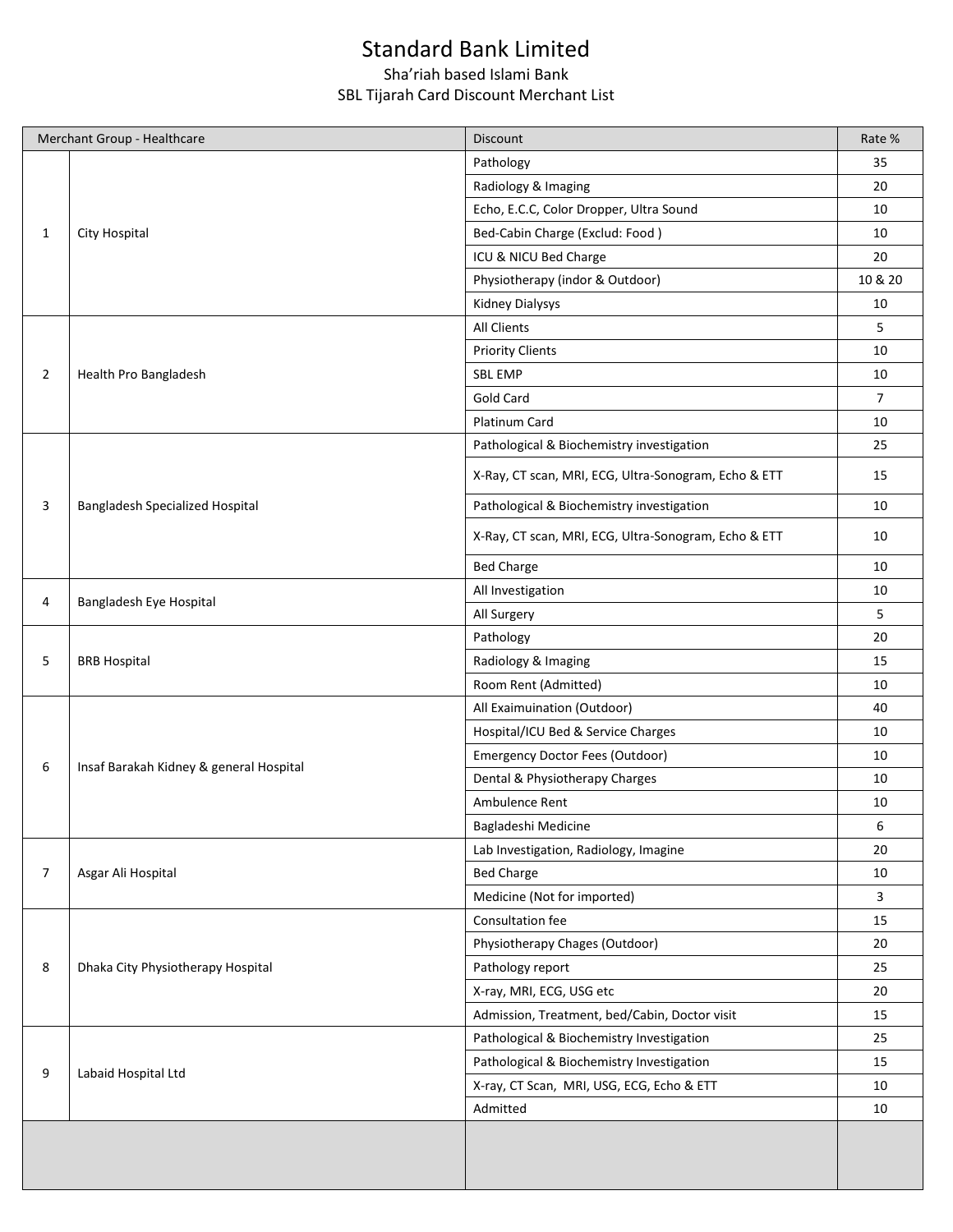|                | Merchant Group - Hotel/Lodge & Restaurant (Coxs Bazar) | Discount                                | Rate %         |
|----------------|--------------------------------------------------------|-----------------------------------------|----------------|
|                |                                                        | Round the year - all rooms              | 40             |
|                |                                                        | Round the year - all roomsn (SBL Emp)   | 45             |
| $\mathbf{1}$   | The Cox Today                                          | Restaurant                              | 10             |
|                |                                                        | Spa                                     | 15             |
|                |                                                        | Gym                                     | 30             |
|                |                                                        | Room (October - March)                  | 15             |
| $\overline{2}$ | Beach Haven                                            | Room (August - September & April- June) | 30             |
|                |                                                        | Room (April To September)               | 50             |
| 3              | Neeshorgo Hotel & Resort                               | Room (Oct to Mar)                       | 40             |
|                |                                                        | Food                                    | 10             |
|                |                                                        | Room                                    | 40             |
| 4              | Sayeman Beach Resort                                   | <b>Banquet Hall</b>                     | 50             |
|                |                                                        | Casabkanca Restaurant                   | 10             |
|                |                                                        | Room (EMP - Oct to March)               | 45             |
|                |                                                        | Room (CH - Oct to March)                | 40             |
| 5              | Ocean Paradise Hotel & Resort                          | Room (EMP - April to Sep)               | 50             |
|                |                                                        | Food                                    | 15             |
|                |                                                        | Room (Oct-April)                        | <b>TK 3850</b> |
|                |                                                        | Room (May-Sep)                          | Tk 2875        |
| 6              | Windy Terrace Boutique Hotel                           | Extra Bed Charge                        | Tk 750         |
|                |                                                        | <b>Extra Break Fast</b>                 | <b>TK 375</b>  |
|                |                                                        | Room (April To September)               | 55             |
| 7              | Best Western Plus Heritage                             | Room (October to March)                 | 45             |
|                |                                                        | Food                                    | 15             |
|                |                                                        | Room (Single day saty) (Sep-April)      | 25             |
|                | Long Beach Hotel                                       | Room (Single day saty) (May-Aug)        | 40             |
|                |                                                        | Room (3 N-2D) (Sep-April) For Gold      | 35             |
| 8              |                                                        | Room (3 N-2D) (May-Aug) For Gold        | 25             |
|                |                                                        | Room (3 N-2D) (Sep-April) For Platinum  | 40             |
|                |                                                        | Room (3 N-2D) (May-Aug) For Platinum    | 30             |
|                | Merchant Group - Hotel/Lodge & Restaurant (Chittagong) | Discount                                | Rate %         |
|                |                                                        | Room                                    | 50             |
| $\mathbf{1}$   | The Peninsula Chittagong                               | <b>Banquet Hall</b>                     | 50             |
|                |                                                        | Laguna Restaurant                       | 10             |
|                |                                                        | Resort                                  | 40             |
| $\overline{2}$ | <b>Buterfly Park bangladesh</b>                        | Food                                    | 10             |
|                |                                                        | Entry                                   | 10             |
|                | Merchant Group - Hotel/Lodge & Restaurant (Dhaka)      | Discount                                | Rate %         |
|                | Fars Hotel & Resort                                    | Room                                    | 20             |
|                |                                                        | Sky Deck Res                            | 15             |
|                |                                                        | Food                                    | 15             |
| 1              |                                                        | Gym & Swimming                          | 10             |
|                |                                                        | <b>Feast Res</b>                        | 15             |
|                |                                                        | <b>Feast Res</b>                        | 10             |
|                |                                                        | Club Member                             | 10             |
|                |                                                        | Meeting & Banquet Hall                  | 50             |
|                |                                                        | Room (All)                              | 30             |
| 2              | Nokkhottrobari Resort & Conference Centre              | Restaurant                              | 10             |